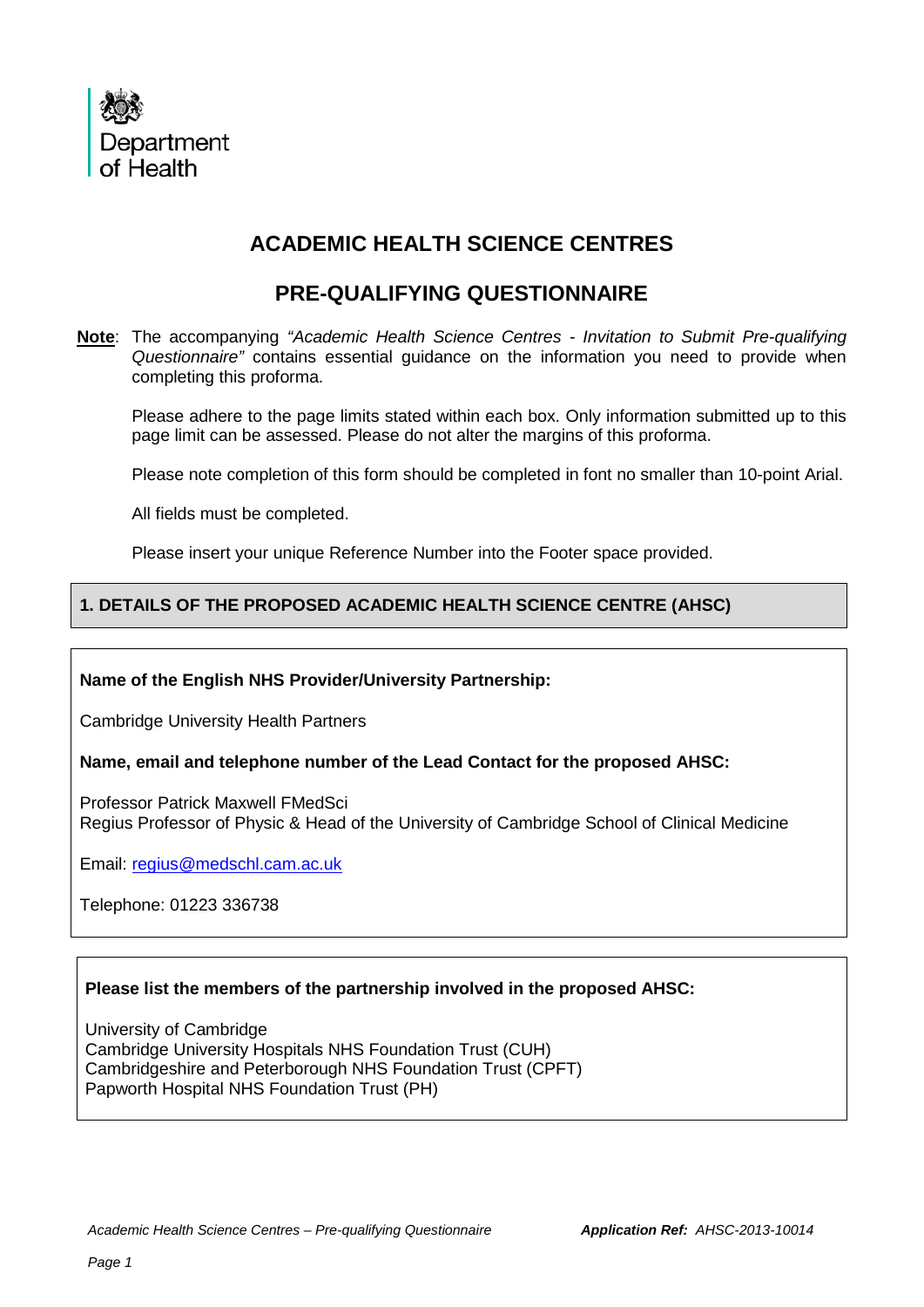## **2. STRATEGIC PARTNERSHIP (2 pages)**

#### **Please provide a brief overview of the NHS provider/university partnership which will support the proposed AHSC:**

**Members of the partnership:** Cambridge University Health Partners is a partnership between the *University of Cambridge* and three NHS organisations: *Cambridge University Hospitals NHS Foundation Trust (CUH), Cambridgeshire and Peterborough NHS Foundation Trust (CPFT)* and *Papworth Hospital NHS Foundation Trust (PH).* CUHP brings together one of the world's leading universities and three high-performing NHS Foundation Trusts. The primary partnership is between the School of Clinical Medicine (SCM) and the NHS, although there are increasing interactions with other Departments across the University. In terms of research grants and contracts, SCM is the largest of the six Schools of the University, accounting for ~ £118m of the University's  $\sim$  £320m activity. The three NHS partners serve local services for a population of  $\sim$ 0.75 million, regional services for up to 5.5 million people, and specific nationally contracted services.

In March 2009 the partnership was one of only 5 UK centres to be designated as an Academic Health Science Centre following a competitive process judged by an international selection panel.

**The track record of the partnership:** A strong partnership between the NHS and the University of Cambridge has been integral to the successful establishment of a clinical medical school in less than 40 years which is world leading (ranked no.1 in the Academic Ranking of Worldwide Universities in Clinical Medicine and no.2 in the QS rankings in Medicine in 2012). The School of Clinical Medicine was only established by the University in 1976; prior to that students from Cambridge all undertook their clinical training elsewhere, mainly in London. From the outset, SCM has shared the new Addenbrooke's site in South Cambridge with the NHS. The site is also shared with a range of world-leading research institutions, notably the Medical Research Council (MRC) Laboratory for Molecular Biology, a number of other MRC Centres and Units, and the Cancer Research UK Cambridge Institute which joined the University in 2013. There is also an industrial presence on the site with the GSK Clinical Unit Cambridge which has been headed by Ed Bullmore since 2005; he is Professor of Psychiatry in SCM and Honorary Consultant with CPFT, and has been on a full secondment to GSK as Vice President for Experimental Medicine since 2005. The MRC LMB, MRC Units, GSK and Cambridge Medipark Ltd have a formal status as Campus Associates of CUHP.

The site benefits from being part of a much wider cluster with remarkable capability for innovation. Within a small geographic area are the multi-faculty University of Cambridge, the Wellcome Trust Sanger Institute, the European Bioinformatics Institute, the Babraham Institute and Research Campus, and several science parks. Furthermore, Astra-Zeneca announced recently that it is relocating its world headquarters to the Cambridge area and developing a new global research and development centre here.

The CUHP partnership has a very successful track record across the full spectrum of excellence in clinical care, fundamental biomedical discoveries, translation to improvements in diagnosis and treatment, and training the next generation of outstanding clinicians and scientists. This is particularly illustrated by our approach to developing the campus, and an integrated approach to developing translational research capacity (see section on the Biomedical Research Centre, below). Since 1999 CUH, the University and MRC have been jointly committed to a strategy of expansion and development of their shared site as the 'Cambridge Biomedical Campus' (CBC), envisaged as a location of international stature for clinical care, research and education. This strategy has been successfully prosecuted and planning permissions and development agreements have been secured as part of a **2020 Vision** which is doubling the size of the campus to 140 acres.

CUHP is also playing an important strategic leadership role in the NHS. Throughout 2012 and 2013, a major priority for CUHP has been leading the development of the Eastern Academic Health Sciences Network. This is an extended, highly inclusive network involving other academic partners and 20 organisations delivering health and social care for 4.5 million people in the East of England. Members include acute and mental health trusts, primary care, clinical commissioning groups, Health Enterprise East and patient and service user<br>representatives. The formal prospectus (http://www.cuhp.org.uk/publications/EAHSN-Prospectus-and-The formal prospectus [\(http://www.cuhp.org.uk/publications/EAHSN-Prospectus-and-](http://www.cuhp.org.uk/publications/EAHSN-Prospectus-and-Business-Plan-2012.pdf)[Business-Plan-2012.pdf\)](http://www.cuhp.org.uk/publications/EAHSN-Prospectus-and-Business-Plan-2012.pdf) proposed a novel, highly devolved model reflecting the strengths of four natural clinical and biomedical communities (termed 'nodes') in Cambridge and Peterborough; Norfolk and Suffolk; Hertfordshire and Bedfordshire; and Essex. This maximises the scope for local engagement and ownership, and provides the optimum environment for the EAHSN to deliver wealth creation, and adoption and diffusion of innovation. Informal feedback from the interview with DH and national industry partners in January 2013 indicated that the EAHSN application was probably the strongest of the 15 nationally because its sharp focus on working with industry will deliver economic growth and wealth creation; it has recently been granted its license without conditions. Our four organisations (UoC, CUH, CPFT, PH) will be important contributors to the EAHSN agenda. In parallel, CUHP will concentrate on developing its position as a world leading academic health science centre delivering innovation in biomedical discovery, education and training, and advanced patient care.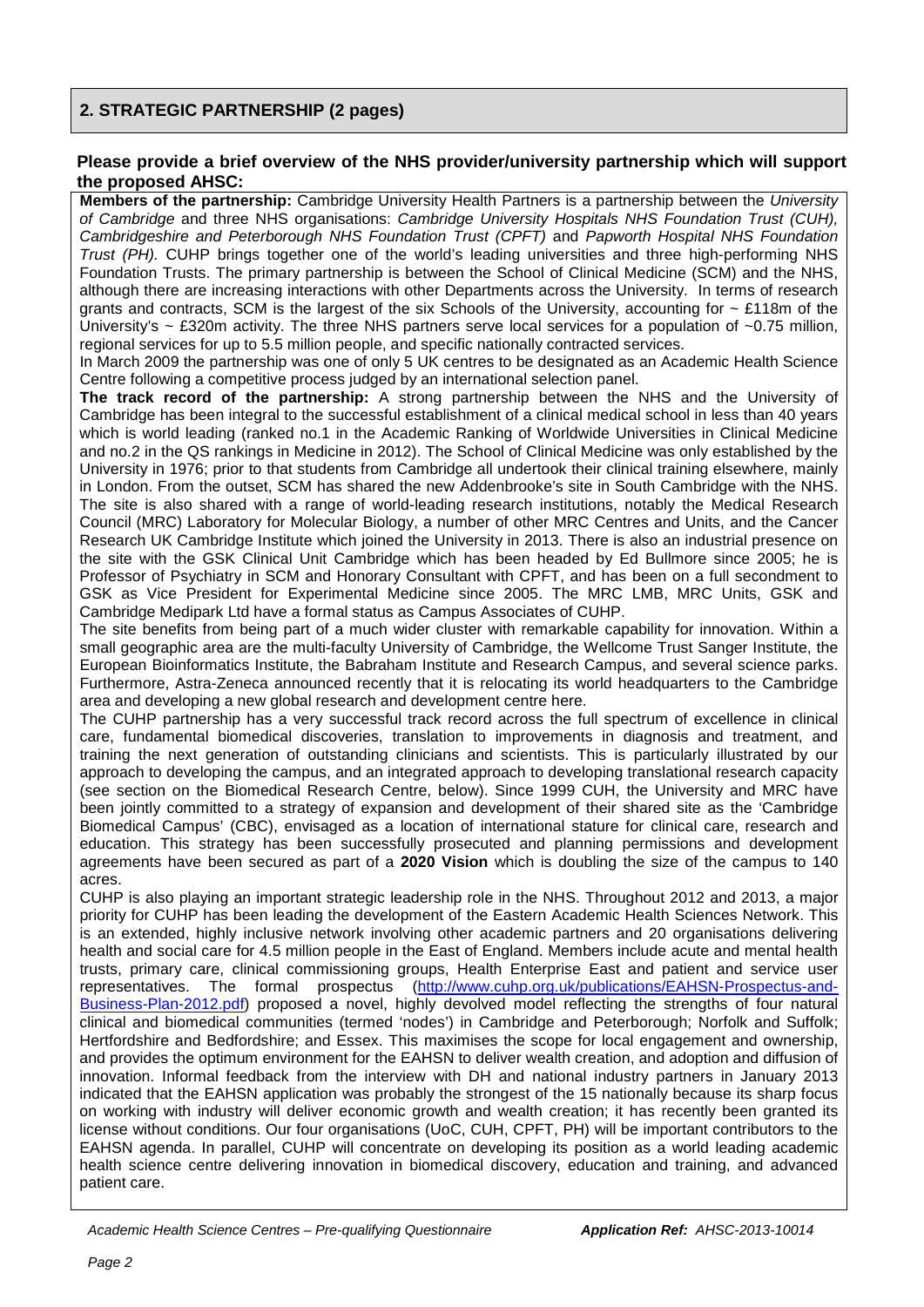#### **Three specific examples of strategic alignment leading to deliver added value:**

(1) *Partnership with NIHR to develop comprehensive infrastructure for translation, through our NIHR Biomedical Research Centre (BRC) and NIHR Collaboration for Leadership in Applied Healthcare Research (CLAHRC).* The strategic alignment of CUH's research strategy with that of SCM enabled us to secure a £67m award to become one of only five National Institute for Health Research (NIHR) Comprehensive Biomedical Research Centres (BRC). The success of the Cambridge BRC was recognized in 2012 with a very substantial uplift in funding to £110m for the period 2012-2017. Importantly, the BRC award supports research activity in the cardiovascular and mental health domains, thereby underpinning research with CPFT and PH and extending across the whole CUHP partnership. In 2012 we were also awarded a new Biomedical Research Unit focused on dementia, a field in which the partnership was identified as a national research leader. Cambridge BRC investment has facilitated, and in many cases provided full investment for, a wide-reaching research infrastructure that includes the Core Biomedical Assay Laboratory, Cambridge NIHR Genomics CoreLab, the GMP Resource for Stem Cells and Regenerative Medicine, Haematology Translational Research Laboratory, the Herschel Smith Building for Brain and Mind Sciences, MRI core facilities, PET/CT, the Human Tissue Bank, the Cambridge BioResource and the Addenbrooke's Clinical Research Centre. The latter consists of the Wellcome Trust Clinical Research Facility and the Clinical Investigation Ward and provides outstanding facilities, including a 3T MR scanner dedicated to magnetic resonance spectroscopy, an appetite laboratory and nutrition resource, a research endoscopy suite and an area dedicated to intravenous treatment including cancer chemotherapies. Similarly, alignment of our research strategies led to the award of a very successful NIHR CLAHRC (see section 3). Building on the success of the initial CLAHRC, the application for a new CLAHRC for the East of England includes a comprehensive plan to drive NIHR's Cambridge investments from T1 translation, through T2 and into policy and practice.

(2) The Clinical Academic Training Office (CATO) which provides core administrative support to academic training pathways for clinicians across the partnership. CATO provides an effective interface both with multiple aspects of CUHP and with bodies that oversee clinical responsibilities including the East of England Deanery (now replaced by Health Education East of England). Each clinical academic trainee has to interact with many organisations which can be very challenging. CATO helps candidates to navigate this complexity and matches training requirements to appropriate funding. Through this 'joined-up' approach CATO is now responsible for the day-to-day administration of eight major programmes; it reports on over £20M funding and looks after over 300 trainees.

(3) Formation of The Institute for Metabolic Sciences (IMS). The IMS is led by Co-Directors Professors Stephen O'Rahilly and Nick Wareham. Purpose built clinical and laboratory facilities opened on the Biomedical Campus in 2007 are dedicated to research, education, prevention and patient care in the areas of obesity, diabetes and related diseases, all of which are major and increasing threats to global public health. Almost a quarter of all adults and one in five children in the UK are considered obese, and these numbers continue to increase. Obesity significantly increases the risk of developing life-threatening conditions such as Type 2 diabetes, cardiovascular, gastrointestinal, osteoarticular and reproductive diseases, reducing both quality of life and life expectancy of affected individuals. The IMS provides outstanding clinical facilities including specialized services for childhood obesity and the national referral centre for severe insulin resistance. These are fully integrated with world-leading research bringing together clinicians, laboratory and clinical scientists and epidemiologists to forge the multidisciplinary links that will improve understanding of the causes and consequences of these conditions and allow advances in basic science to be rapidly applied to improving patient care and disease prevention. Since its formation IMS scientists have made numerous discoveries identifying genetic variants and mutations that contribute to obesity, the mechanisms by which they influence behaviour and metabolism. Several of these are being investigated as potential therapies. Recently the Wellcome Trust and MRC made a joint £15m Strategic Award to the IMS, including funding for new dedicated clinical research facilities, and on 1<sup>st</sup> May the MRC Epidemiology Unit became a University Unit within the SCM.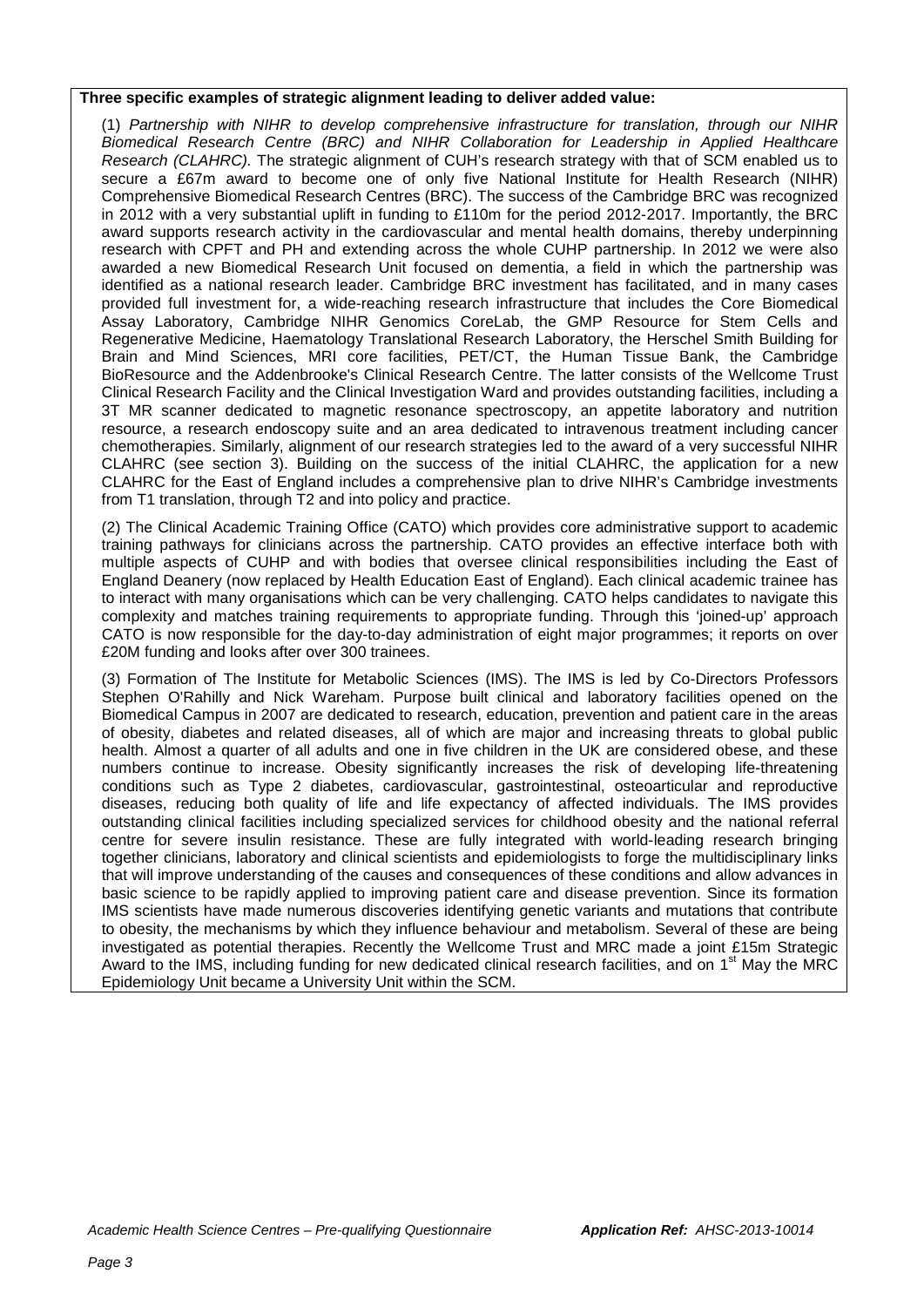## **3. ACADEMIC HEALTH SCIENCE CENTRE PROPOSAL (3 pages)**

### **Please provide a brief overview of the strategy and vision for the proposed AHSC:**

**Vision.** The Cambridge AHSC will be a world-leading academic clinical partnership, improving patient care, patient outcomes and population health through innovation and the integration of service delivery, health research and clinical education. We will be a centre of excellence that provides outstanding care to our local population, and has a global impact on health.

**Purpose.** The purpose of our AHSC is to generate, transmit and apply knowledge for improvement in health and health care. Each strand of the tripartite mission (care, research, education) will strengthen the other to create capability and build capacity towards this purpose.

**Goals**. Our strategic goals include knowledge generation; building research capacity; fostering innovation in service delivery; knowledge application for health and healthcare improvement - embedding translational and applied research in service; promoting a service culture of systematic enquiry and openness to innovation; engagement of our people in mechanisms for developing, diffusing and applying evidence for improvement; alignment of service between partners and with the academic mission; knowledge transmission - providing a shared setting for the education, training and development of healthcare professionals and the wider healthcare workforce that is characterised by systematic enquiry and a commitment to the use of evidence in practice; contributing to a knowledge-based economy and the economic and social development for the benefit of the Cambridge sub-region, the East of England and the UK as a whole; fully engaging with the attributes that make the Cambridge sub-region notable as a system for innovation.

**Deliverables.** Over the next five years specific deliverables will include the following major construction projects on the biomedical campus; (1) a complete new build for Papworth Hospital (2) a new Heart and Lung Research Institute (3) a new Institute for Stem Cells and Regenerative Medicine (4) the Forum, which will include a hotel, private hospital and world-class education centre housing state-of-the-art simulation facilities and a cadaveric training centre (5) a £100m UoC pre-clinical translational medicine facility for the School of Biological Sciences and SCM. Additional major deliverables will be (1) the implementation of a £200m eHospital system, led by CUH in partnership with PH, which will transform the ability to use clinical data both for research and service improvement (2) the expansion of SCM to allow all medical students admitted to Cambridge to undertake their clinical training here (3) relocation of selected CPFT mental health services to the CBC.

**Supporting strategies.** Following the development of the EAHSN we have refreshed our strategy within CUHP to focus on developing specific platforms for effective collaboration and integration. In particular, we have determined that CUHP will deliver on those goals which go beyond the capability or capacity of any single organisation amongst the four partners; ie CUHP's focus will be on areas where joint working is essential. In addition, the four partners have agreed that wherever possible they will align their strategies and decisions to help deliver CUHP's collective vision. Our approach over the next five years can be summarised as "local integration for global impact".

CUHP is a not-for-profit legal entity governed by a Board of Directors which includes the Chair and Chief Executive of the three NHS Foundation Trusts and the Vice-Chancellor, Registrary (Senior Executive Officer) and Regius Professor of Physic (Head of SCM) from UoC. In addition there are three senior clinical academic leaders on the board, one nominated by each NHS organisation; currently these are Professors Bradley (Transplantation), Neal (Surgical Oncology) and Jones (Psychiatry). This structure ensures that CUHP is an organisation that is owned and driven by its four members. The board has an independent chair (currently Sir Keith Peters) and an international adviser, Professor Louise Gunning-Schepers (President of the Executive Board of the University of Amsterdam and former President of the Amsterdam Medical Centre). CUHP is designed to harness "bottom-up" creative thinking from people across our four organisations by coupling this with "top-down" assessment, prioritisation, resource allocation and buy in from the senior leadership.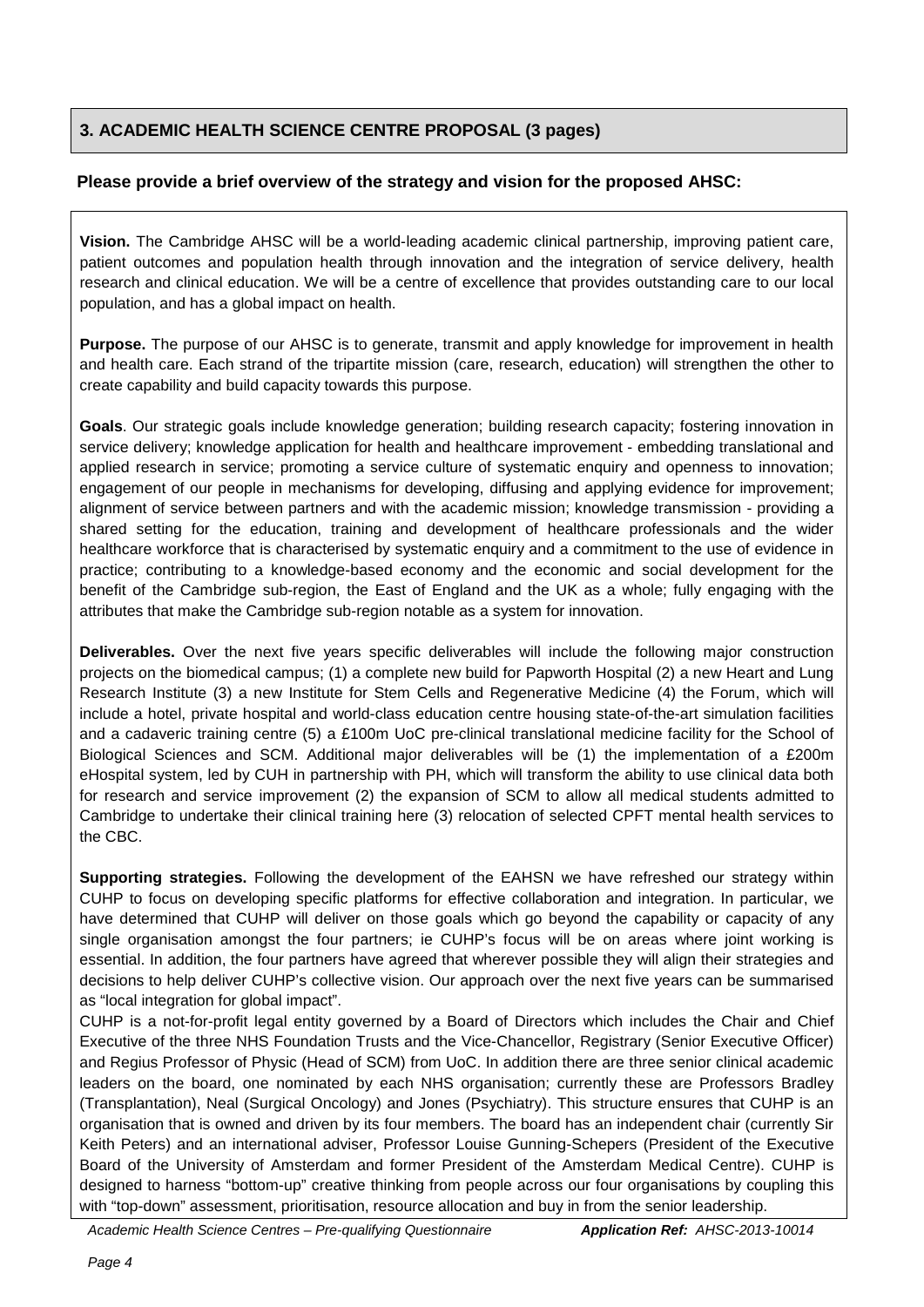To deliver on its strategic objectives, CUHP is developing four workstreams centred on (1) research (2) education (3) fundraising (4) campus development. These will optimise our capability as a world-leading partnership addressing disease areas selected on the basis of health burden and on our research capabilities, which are cancer, neurosciences & mental health, infection and immunity, metabolism and cardiovascular disease. Each of the four workstreams is led by a CEO from one of the four partner organisations. The research workstream is the responsibility of the Regius Professor of Physic (Head of SCM) and will oversee the following; (1) progressive harmonisation and streamlining of R&D governance processes across the organisations (2) developing coordinated support for industry liaison and translational funding streams (3) improving access to patient data (4) talent management of the best students and early career researchers (5) remodelling clinical pathways and services wherever this will both support more effective R&D and improve patient experience and outcomes. The education workstream led by Dr Attila Veigh (CEO CPFT) oversees (1) progressive implementation of technology-enhanced learning through an e-learning platform, expanding clinical simulation, and supporting on-line learning including telepresence (2) establishing a healthcare management and leadership programme (3) formation of a Centre for Healthcare Education which will include revision of selected postgraduate medical training programmes in partnership with HEEoE to move these to world-class standard including the possibility of bridging specialty boundaries (for example the different specialisms relevant to cancer treatment). The fundraising workstream is overseen by Dr Keith McNeil (CEO CUH) and will bring together the philanthropic fundraising operations of three NHS organisations and UoC into a single entity, aiming to more than double our income from this source. A key part of this workstream will be developing explicit cases for support and spending priorities for each of our disease-related themes. This will both require and stimulate extensive "bottom-up" engagement to determine specific expenditure that would transform aspects of clinical care and our research capability. Finally the campus development workstream overseen by Mr Stephen Bridge (CEO PH) will develop a new master plan for the campus which will complete the transition from a successful piecemeal approach to a concerted plan to exploit fully our opportunity to develop the campus as a world leading environment for patient care, discovery science, translational research and state-of-the-art training. Importantly, besides continuing to develop the facilities necessary for the activities of the four partnership organisations we consider it crucial that the campus benefits from the presence of a range of other organisations with complementary capabilities, including independent research institutes, biotech companies, incubator space and large pharmaceutical companies. The campus development workstream will foster interactions with other relevant organisations based on the campus and nearby, including the MRC Institutes and LMB, Cambridge Medipark Ltd, UoC Departments of Chemistry, Physics, Engineering, Maths & Computer Sciences, the Babraham Institute, the Wellcome Trust Sanger Institute, and the European Bioinformatics Institute.

**Nesting within the Eastern Academic Health Sciences Network.** CUHP's leading role in the development of the EAHSN is described in Section 2 above. Chaired by Sir Michael Rawlins, the EAHSN will lead a transformational programme of work that will benefit the Cambridge sub-region and the East of England as a whole. Each of the three NHS organisations within CUHP is an important component of the EAHSN, and for a number of aspects it will be important that they engage separately and regionally, rather than collectively with the network to enable the EAHSN to meet its challenges. Locally, it will be crucial for our population that CUH and CPFT - as the major providers of acute hospital services and mental health services – engage with the commissioners, with primary care and with local government to consider new approaches to providing appropriate care for the frail elderly and patients with chronic conditions. In contrast, PH's major roles are as a regional and national provider and will be engaged with the entire EAHSN to ensure appropriate access to state-of-the-art advanced cardiac interventions.

CUHP contains a very high proportion of the world-class research capability within the EAHSN, and will play a crucial role in industry engagement and wealth creation right across the geographic span of the network. Similarly, engagement of our four partner organisations with the education agenda of EAHSN is likely to be most appropriate through CUHP. University of East Anglia (UEA) is the only other medical school in the network, and we envisage that UEA and CUHP will work closely with CCG's across the network and with HEEoE to ensure that our undergraduate and postgraduate medical training addresses the future needs of NHS providers and the population across the network. In terms of research capacity that is specific to the needs of the EAHSN, UEA and Cambridge's SCM have made strategic and complementary investments in health services research and are jointly leading an application to NIHR for a new CLAHRC East to be hosted by CPFT and aligned to the EAHSN. In partnership with RAND Europe the Cambridge SCM has developed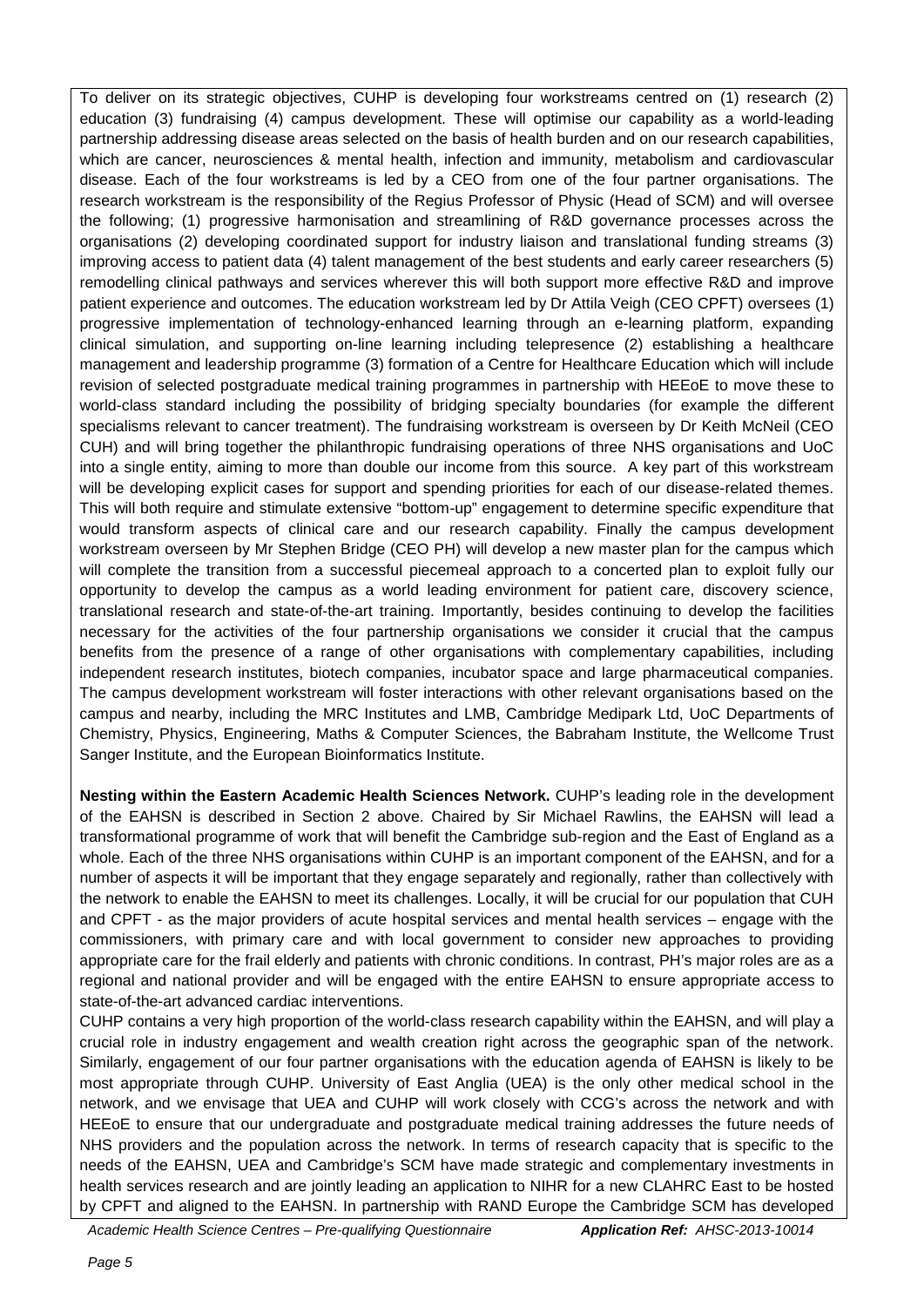the Cambridge Centre for Health Services Research which was ranked second worldwide in the 2012 Global GoTo think tank report. Furthermore, we have great strengths in epidemiology and public health that will be valuable to the EAHSN, and will assist in forming an ideal "population laboratory" in which CUHP investigators will answer some of the most important health questions facing society. Crucially these questions simply cannot be addressed in secondary/tertiary care organisations; they require the systems approach and comprehensive population coverage of the EAHSN.

**Relationship to other AHSN's**. CUHP was the lead author of a discussion paper 'From Academic Health Science Centre to Academic Health Science System'. Many of the concepts and ideas advanced in this paper were incorporated into two reports 'Innovation, Health and Wealth' and 'A Strategy for Life Sciences', published in December 2011. CUHP has contributed to the development of AHSNs nationally, through ongoing interaction with the Innovation Health and Wealth Board, providing advice on the Licence between the AHSNs and NHS England and in developing a 'network of networks' for AHSNs, through work with the NHS Confederation and AUHUK. CUHP has extensive interactions with other AHSN's, which will be developed further. CUH was instrumental in forming the Shelford Group of major teaching hospitals which has proved highly effective, particularly in benchmarking multiple indicators. An established research partnership between CUHP and UCLP involves a Strategic Award from the Wellcome Trust for the Neurosciences in Psychiatry network. Two evolving relationships are;

(1) The development of an effective cluster centred on London. UoC, Oxford, KCL, Imperial and UCL have worked together as the Global Medical Excellence Cluster (GMEC) which led the development of Imanova as a national facility for molecular imaging research, and is now addressing interfaces with major pharmaceutical companies across the rare disease landscape.

(2) The development of a national approach to rare diseases and bioresources. The Cambridge BRC has played a major role in developing a national approach to rare diseases and bioresources.

Pharmaceutical companies, healthcare innovation and capital investment are all increasingly mobile across the globe. For Cambridge and the UK to compete we require effective joint working to ensure that our strengths and capabilities are not constrained by intra-national inefficiencies and unproductive competition. To this end, CUHP will work effectively with the NHS, academic and industrial organisations. Building on our current initiatives we envisage a major role for CUHP in interfacing with other AHSN's to increase the effectiveness and capacity of the overall "network of networks", and to coordinate a national approach to rare diseases which is world-leading.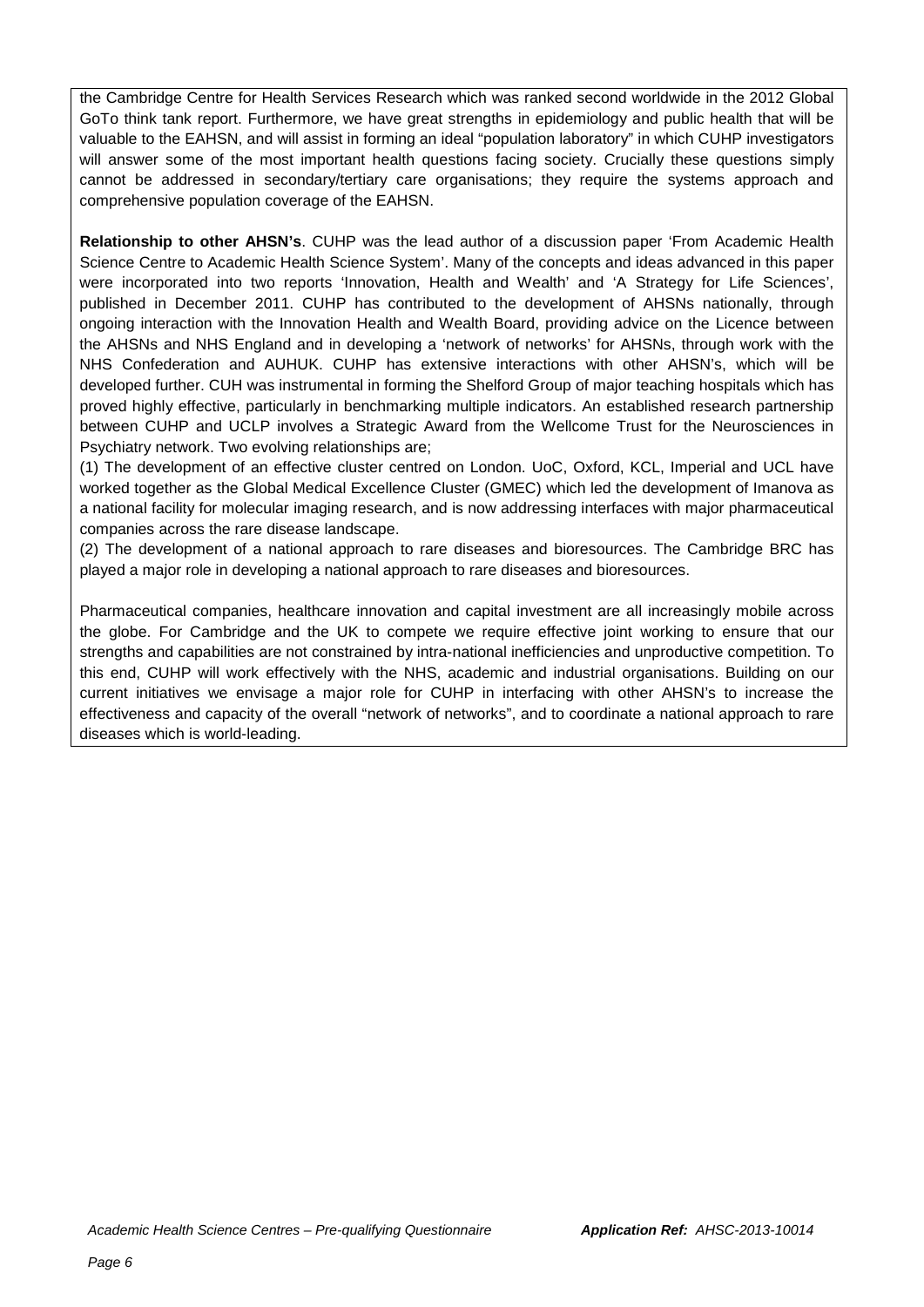#### **Please provide evidence of appropriate track record and capacity in research and translation to clinical and applied research**

#### **Volume and critical mass of excellent world-class basic medical research;**

The volume and critical mass of world-class research is reflected in metrics which consistently rank the University of Cambridge amongst the top five biomedical research organisations worldwide, and by the scale of research spending and investment across CUHP, and is enhanced by our partnerships with key external organisations. In the UK's last Research Assessment Exercise (2008), Cambridge had the highest GPA (3.11) of all UK medical schools across biomedical and clinical research, and was ranked highest in the following individual Units of Assessment (UoA); Laboratory Based Clinical Subjects, Epidemiology and Public Health and Psychiatry and Neurosciences.  $\Box$ he University anticipates that it will return ~500 Category A FTE's in the 2013 Research Excellence Framework across UoA 1 (Clinical Medicine), UoA 2 (Public Health, Health Services and Primary Care), UoA 4 (Psychology, Psychiatry and Neuroscience) and UoA 5 (Biological Sciences). The forecast total annual direct expenditure for 2013/14 of UoC's School of Clinical Medicine and School of Biological Sciences is ~£290m. This comprises £198m derived from research grants and contracts, £50m derived from General University funds (HEFCE grant, student fees, general donations).

Biomedical scientists at the University of Cambridge have achieved many markers of esteem. Amongst current employees who will be returned in REF2013, the University includes 60 Fellows of the Royal Society across biomedical disciplines, and 80 Fellows of the Academy of Medical Sciences. Within the last five years major international awards to Cambridge academics include the 2012 Lasker Clinical Medical Research Award for Sir Roy Calne for his pioneering work on liver transplantation, the 2008 Lasker Basic Medical Research Award for Sir David Baulcombe for gene silencing small RNAs, and Nobel Prizes for Medicine or Physiology to Bob Edwards (2010) for in vitro fertilisation and Sir John Gurdon (2012) for work on nuclear transfer underpinning stem cell programming.

Over recent years, CUHP has invested strategically to create additional areas of critical mass, including; health services research, cardiovascular biology and global health. In health services research we have set up the Cambridge Centre for Health Services Research. The Institute of Public Health was one of the founder members (based on research merit) of NIHR School of Public Health Research. Cambridge was also recently one of six BHF Centres of Excellence in Cardiovascular Research across the UK, and in a joint bid with Oxford one of three BHF Centres for Regenerative Medicine. Cambridge was also recently awarded one of five Centres for Global Health Research by the Wellcome Trust.

World-class biomedical research facilities are provided not only through the Departments of the University, but also by several Institutes which are largely funded through major external awards. These include (1) the *Cancer Research UK Cambridge Institute* (2) the *Cambridge Institute for Medical Research* supported by a Wellcome Trust Strategic Award, and a second Strategic Award to the *Juvenile Diabetes Research Foundation / Wellcome Trust Diabetes and Inflammation Laboratory* (3) the *Wellcome Trust/MRC Institute of Metabolic Science*, which includes the Wolfson Diabetes and Endocrine Clinic, the Weston Centre for Childhood and Adolescent Diabetes and Endocrinology and the *MRC Epidemiology Unit* (4) *The Institute of Public Health* and associated *Strangeways Research Laboratory* (5) *Wellcome MRC Stem Cell Institute* (6) *The Wellcome – CRUK Gurdon Institute*.

The strength in biomedical research benefits from extensive interactions with other organisations located in Cambridge or nearby, many of which are Campus Associates of CUHP. In addition to the *MRC Laboratory of Molecular Biology*, MRC Units in Cambridge that work closely with the University and CUHP are the *Biostatistics Unit*, the *Human Nutrition Research Unit*, the *Mitochondrial Biology Unit*, the *Cancer Cell Unit* and the *Cognition and Brain Sciences Unit.* Our rare disease research, immunology, cancer and infectious diseases research benefit from extensive interactions and joint appointments with the *Wellcome Trust Sanger Institute (WTSI),* one of the world's leading genomic research centres. Other key partnerships are with the *European Bioinformatics Institute* and *the BBSRC Babraham Institute.*

The excellence of biomedical science and the strength of the partnership is also exemplified by the success of the *NIHR Cambridge Biomedical Research Centre* (BRC, described in Section 2 above), a major research collaboration between CUH and the University of Cambridge, in partnership with CPFT and PH. Established in 2007, the BRC was reviewed by an international panel in 2011 and re-designated as a NIHR BRC with an ~40% uplift to £110m funding for the period 2012 - 2017. The panel concluded that the partnership between CUH and the University of Cambridge represented the UK's primary academic resource in biomedical research. The BRC provides extensive infrastructure support facilitating the bidirectional translational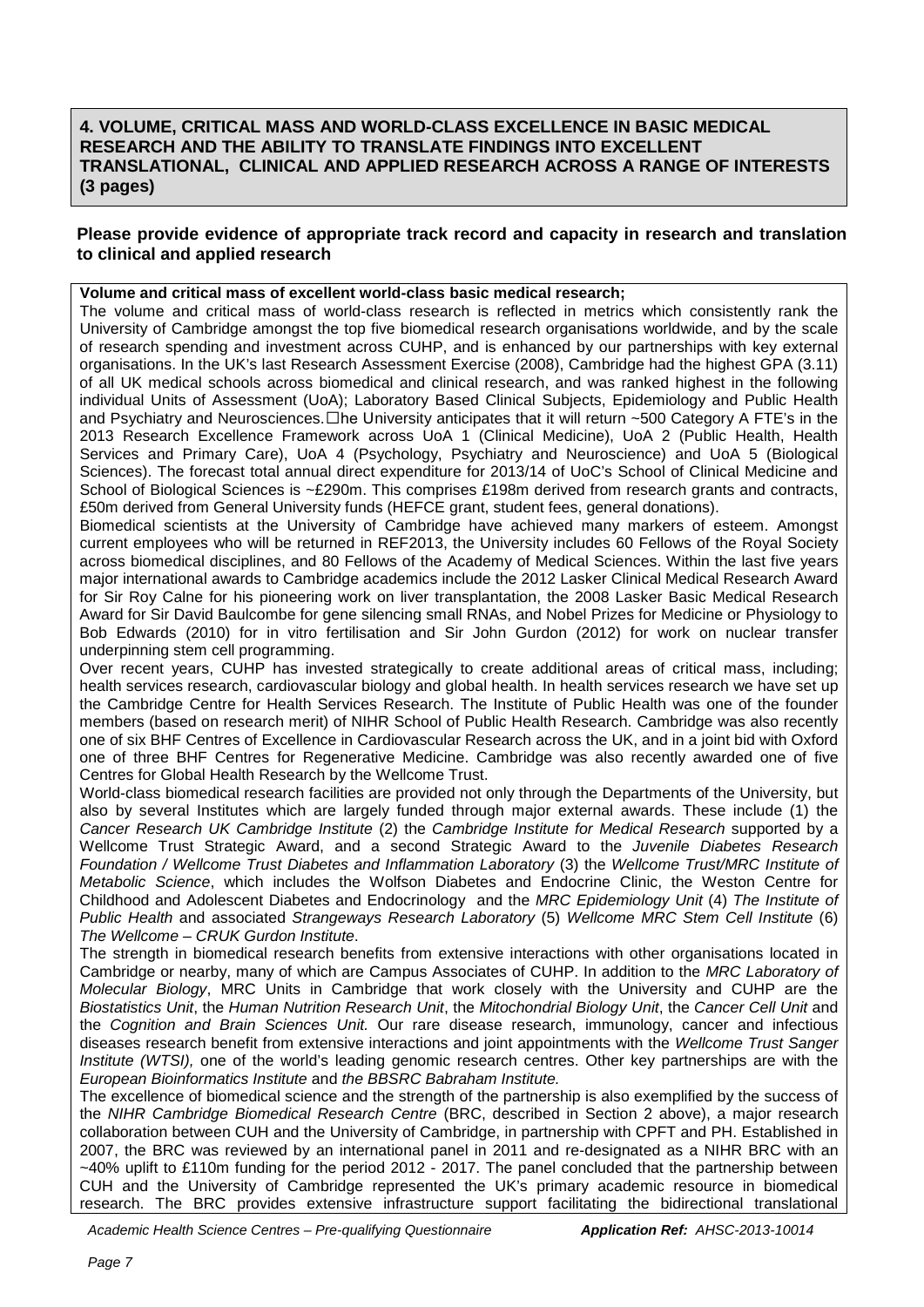interchange between the biomedical science base in Cambridge and experimental medicine. "Gap 1" translational facilitation is also enabled by the *NIHR-CRUK Cambridge Experimental Cancer Medicine Centre* and *NIHR Cambridge BRU in Dementia* which are complementary to the NIHR Cambridge BRC. The *Addenbrooke's Clinical Research Centre* comprises the *NIHR Clinical Research Facility (CRF) for experimental Medicine* and a dedicated *Clinical Investigation Ward*. CUH has been awarded over £10m funding from 2012 to 2017 to support the CRF. The BRC has invested in the *Clinical Trials Unit***,** which was established under CUHP and attained provisional registration with the UK Clinical Research Network in 2012, and will apply for full membership in 2013. The Cambridge BRC has led establishment of the *NIHR BioResource*, which provides a national cohort of volunteers willing to be recruited to academic and industry led studies on the basis of their genotype and/or phenotype. In parallel the Cambridge BRC is leading, with Newcastle BRC, the establishment of the *NIHR Translational Research Collaboration in Rare Diseases*, which will facilitate collaboration between NHS organisations and NIHR infrastructure, research funders and the life science industry to support research into rare diseases.

**Track record / ability to translate discoveries from basic research into world-class early translational, clinical and applied health research across a range of interests.**

Translation of basic research into world class clinical and applied research is facilitated by the *BRC*, the *Clinical Research Networks* and the CLAHRC. The *CLAHRC for Cambridgeshire and Peterborough* is hosted by CPFT and the University component includes the Department of Psychiatry, the Institute of Public Health, the *Judge Business School* and the *Engineering Design Centre*. The CLAHRC focuses on "Gap 2" the application of research to every day practice in mental health and disability care.

The following examples illustrate effective translation into policy and practice. Further examples of effective translation are provided in subsequent sections.

• Professor Gordon Smith's work on predictors of outcome in pregnancy has informed NICE Guidelines (*Induction of Labour* and *Caesarean Section*).

• A Cambridge led trial demonstrating that machine perfusion offers no advantage over cold storage in renal transplantation was used in preparing NICE technology appraisal guidance 165 "Machine perfusion systems and cold static storage of kidneys from deceased donors".

• A comprehensive risk prediction algorithm for familial breast and ovarian cancer (BOADICEA) was recommended in 2008 by NICE as a risk model for familial breast cancer, and by the American Cancer Society in 2011.

• Clinical IT and surveillance systems developed in the CAMEO early intervention service for psychosis (www.cameo.nhs.uk) supported by the Wellcome Trust have tracked psychosis incidence in a population sample generating Bayesian models of sociodemographic risk factors and providing precise estimates of incidence for national policy and service planning (www.PsyMaptic.org).

#### **Track record of translating research in disciplines such as engineering, computer science and material science, and integrating into excellent translational, clinical and applied research for patient benefit to improve health and healthcare delivery.**

There are strong links between CUHP and basic science departments, exemplified by centres such as the Cambridge Centre for the Physics of Medicine, and the Engineering Design Centre which has a key focus on engineering safe systems in healthcare. Specific examples of effective translation include:

**SenseCam**: Microsoft Research (Cambridge UK) developed a wearable camera that captures still images every 20 seconds. A partnership between Cambridge University and Microsoft Research and other collaborators is investigating the use of the SenseCam to support rehabilitation in day-to-day life following brain injury including prospective memory problems, problem solving deficits, impulsivity and poor emotional adjustment. Further software will integrate ECG and SenseCam data to identify emotionally interesting sections of sensecam movie and thereafter conduct feasibility studies of rehabilitation interventions for executive problems (goal management training) or mental health issues.

**ICM+** [\(www.neurosurg.cam.ac.uk/icmplus\)](http://www.neurosurg.cam.ac.uk/icmplus) is a software tool for research in neurointensive care. It allows researchers to access and analyse data generated in a modern neurointensive care setting. The development of ICM+ is ongoing with the help of a worldwide network of collaborators. 61 non-exclusive licences have been granted to other research institutions worldwide.

**3-D bone mapping**: a collaboration with the Department of Engineering led to development of a novel, patented, technique that has shown that thinning of the femoral neck in women with hip fracture is highly focal, with the location of thinning correlating with whether a fracture occurs at trochanteric or femoral neck sites.

<sup>13</sup>C hvnerpolarised MRI was developed in Cambride and provides a 10,000 fold increase in sensitivity over conventional MRI, and through the use of  $^{13}$ C labelled metabolic intermediates such as fumarate,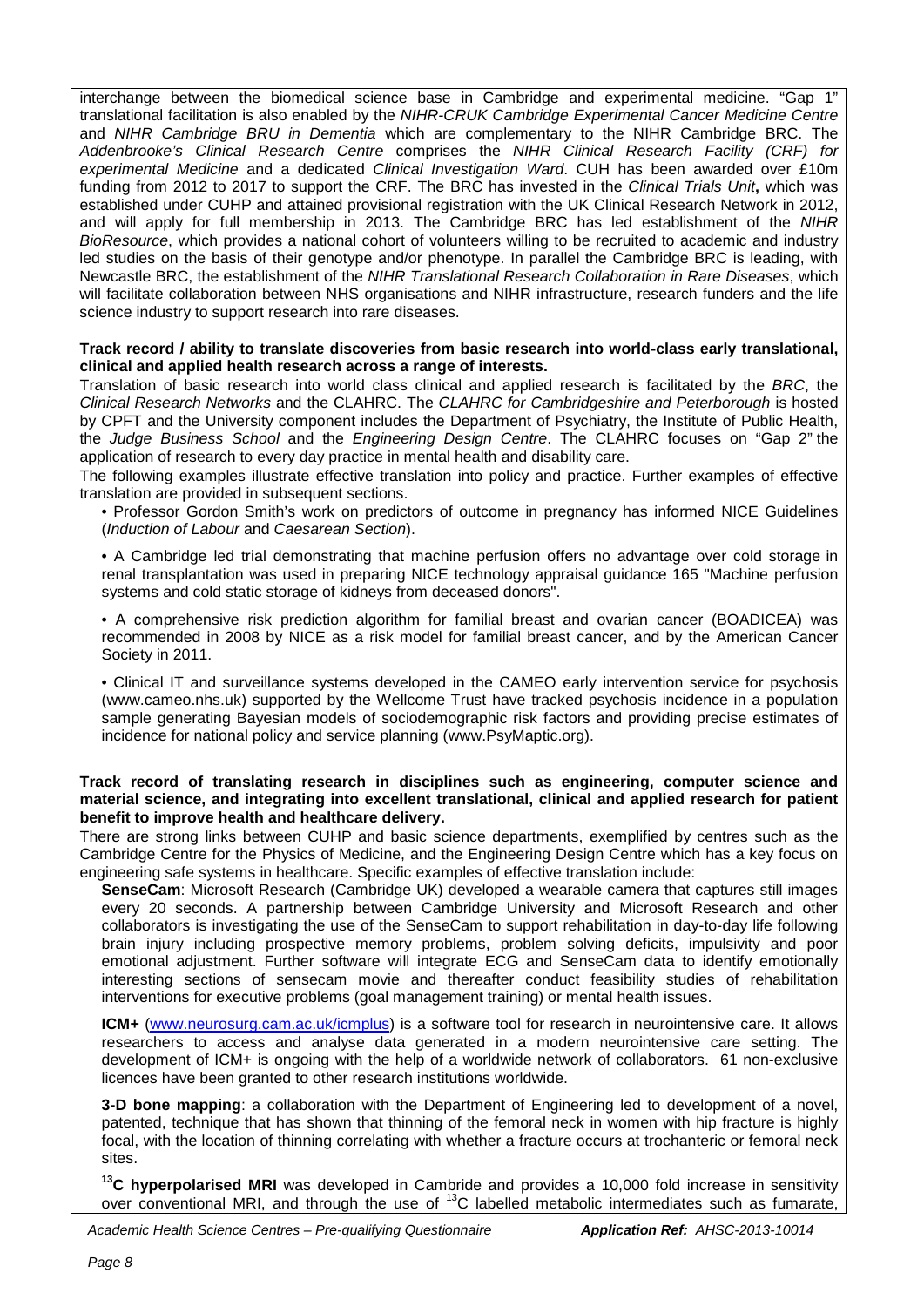provides metabolic information about tumours in real time. Kevin Brindle has been awarded a £5.3M grant from the Wellcome Trust to take  $13<sup>C</sup>$  hyperpolarised MRI imaging to the clinic

#### **How the research excellence of the proposed AHSC will strengthen the ability to translate research into improved patient care across a range of interests, including how this will support the proposed strategic objectives of the AHSC;**

The breadth of expertise and facilities across CUHP provide an outstanding environment for translation of excellence in research into patient care. The AHSC provides a framework for the partnership to continue to work effectively to exploit synergies across shared infrastructure and resource, and build capacity throughout the research pathway.

Three examples which display the partnership's translation of world-class excellent basic research into excellent translational, clinical and applied health research leading to excellent patient care and patient outcomes;

**Inherited forms of early onset obesity**: Stephen O'Rahilly and colleagues co-ordinated the first proof-ofconcept clinical trial of recombinant human leptin in patients with severe, life-threatening obesity due to congenital leptin deficiency, and now offer this treatment to patients worldwide on a named-patient basis. Further studies in patients with severe early-onset obesity have led to comprehensive descriptions of several monogenic obesity syndromes, which are beginning to alter approaches and attitudes to childhood obesity, reducing the associated stigma among medical and social service professionals. In several cases, identification of pathogenic mutations by the Cambridge group has prevented severely obese children from being removed from their families and placed into the care of social services, under the assumption that a dysfunctional family environment caused the child's obesity. These advances have led to the development of international policy in relation to the assessment of severe, early onset obesity, with CUHP researchers having a leading role in many of these initiatives.

**Myeloproliferative neoplasms**; Studies of the myeloproliferative neoplasms, coordinated from Cambridge, have already altered patient management internationally, are saving the NHS >£22m / year in drug costs, and continue to provide a unique clinical dataset and source of samples. Tony Green and colleagues were also amongst the first to report the presence of the *JAK2* mutation in most myeloproliferative neoplasms. Detection of this mutation is now embedded in national and international guidelines, and JAK2 inhibitors are in clinical trials. Multiple other Cambridge papers relating to the *JAK2* mutation have defined subtypes with clinical significance.

**Multiple sclerosis**: Describing the 'window of opportunity' for immunotherapy early in the disease course has altered concepts on the strategy for treating multiple sclerosis. The first disease modifying treatments, introduced in the early 1990s, provided modest benefits for treated groups of patients and did not affect the outcome that matters – fixed disability. Work led by Professor Alastair Compston led to mechanistic accounts explaining why the treatment of people with significant disability due to multiple sclerosis with immunosuppressive agents does not work. It followed that treatments must be given early – probably within the first few years after onset and before sustained accumulation of disability has manifested – in order to alter natural history of the disease. Studies of alemtuzumab in patients with relapsing-remitting multiple sclerosis have shown a marked and durable reduction in disease activity with cumulative sustained recovery of function, no conversion (to date) to secondary progression, and responses that are predictable for the individual patient. These data have had a profound effect on concepts and therapeutic strategies in multiple sclerosis. A decision on licensing from the EMA expected in July 2013 (and FDA in December 2013) in the light of successful completion of Phase III (two) and on-going Phase IV studies.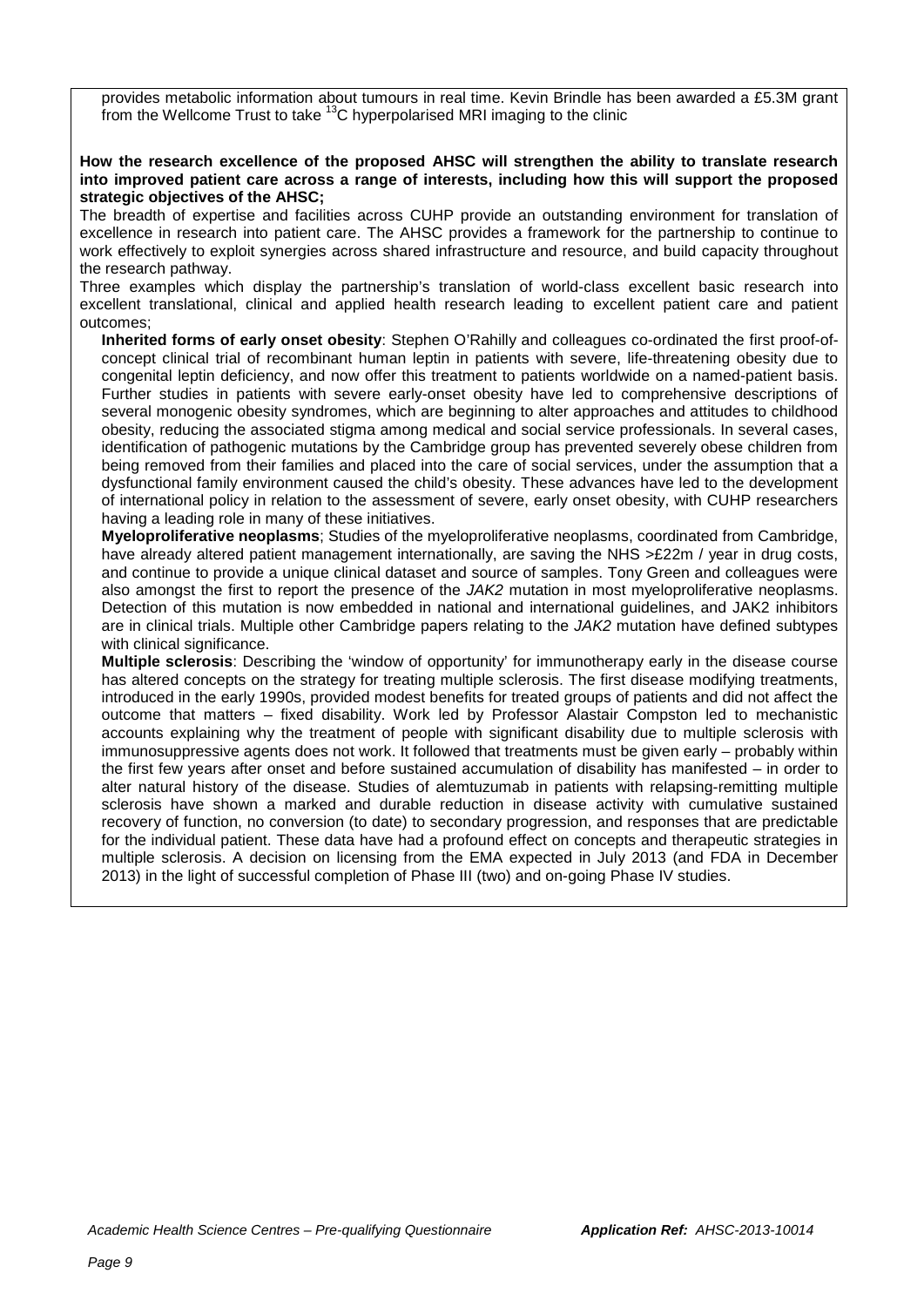## **5. EXCELLENCE IN PATIENT CARE (2 pages)**

### **A description of the existing excellent patient care, including:**

- Details, and relevant evidence of the NHS provider partners' excellence in delivering patient care within the local community and the wider NHS landscape;
- How excellence in research and health education will together support excellence in patient care and delivery of the best patient outcomes.

The three member NHS Foundation Trusts in this application – a general and specialist acute hospital, a mental health and learning disability provider and a specialist cardiothoracic hospital - have all achieved high levels of external recognition for clinical excellence.

**Cambridge University Hospitals NHS Foundation Trust**, comprising Addenbrooke's Hospital and the Rosie Hospital, provides district general hospital services for its local population of around 500,000 in the Greater Cambridge area and specialist services for people from the region and beyond. CUH delivers nationally and internationally renowned services for a regional population of up to 5.5M people in specialist cancer care, neurosciences, metabolic medicine, specialist paediatrics, allergy and immunology and organ transplantation. CUH also provides nationally commissioned services in multiple organ transplantation and rare metabolic disorders. CUH hosts the operational delivery networks for neonatal care, critical care and trauma and is the regional Major Trauma Centre for the East of England.

Clinical services are closely linked to Cambridge NIHR Biomedical Research Centre (CUH and UoC), in its second year of £110 million NIHR funding. The funding supports a large number of existing and new projects designed to benefit patients with diseases such as cancer and diabetes, specifically targeting advances in diagnosis, prevention and treatment. CUH was awarded 'NHS Trust of the Year, 2012' by Dr Foster Intelligence (DFI) on the basis of a broadly based array of clinical outcome measures to include Hospital Standardised Mortality Ratio (HMSR) and Summary Hospital Mortality Index (SHMI), death following low risk procedure and death following surgery. The metrics used also included 13 parameters relating to operating efficiency including senior staffing at weekends, use of day surgery and cancelled operations. DFI particularly noted that CUH had scored well on its efficiency index, had lower than expected rates on both mortality indicators used and had no concerns in relation to the clinical outcomes assessed.

At the same time as the DFI award Monitor found CUH to be in significant breach of its authorisation in November 2012. The finding was based a number of issues: failure of CUH to meet challenging access targets, eight 'never' events, concern in relation to financial viability, and capability at Board level during a time of transition. The Trust has already taken a number of actions, including the appointment of a new CEO, Keith McNeil, to achieve a sustainable future and Monitor is satisfied with progress that has been made to date.

**Cambridgeshire and Peterborough NHS Foundation Trust (CPFT)** is a partnership organisation providing mental health and specialist learning disability services across Cambridgeshire and Peterborough, and children's community services in Peterborough. It is the lead partner in the local Collaborations for Leadership in Applied Health Research and Care (CLAHRC), and has an extensive portfolio of research projects. The Trust also provides nationally-recognised regional and sub-regional specialist services to people across the East of England and nationally, with particular expertise in Improving Access to Psychological Therapies (IAPT), Specialist eating disorders for adults and young people, Services for adults with personality disorders, Early intervention in psychosis, Child and adolescent in-patient services, Liaison psychiatry and Specialist learning disability.

CPFT is a partner in the first national consortium of leading mental health trusts providing secondary mental health services to Ministry of Defence and United States Air Force staff and is also the host employer for the Mental Health and Learning Disabilities Research Network covering Cambridgeshire, Norfolk and Suffolk.

In March 2012, Monitor informed CPFT that it was in significant breach of the terms of its authorisation based on its failure to provide effective leadership and governance. The decision was triggered by the failure of CPFT to address Care Quality Commission concerns within an appropriate period of time. Following a year of radical change within the Trust, it was announced in March 2013 that CPFT was out of significant breach (with both Monitor and CQC) in record time.

The Trust is planning to relocate many of its Cambridge-based services to the Cambridge Biomedical Campus to achieve better synergy with research, reduce stigma and better manage multiple morbidities. A new mental health and learning disability unit has been built as part of the new general hospital at Peterborough. CPFT has close ties to the University Department of Psychiatry, which achieved the highest quality rating in the 2008 Research Assessment Exercise.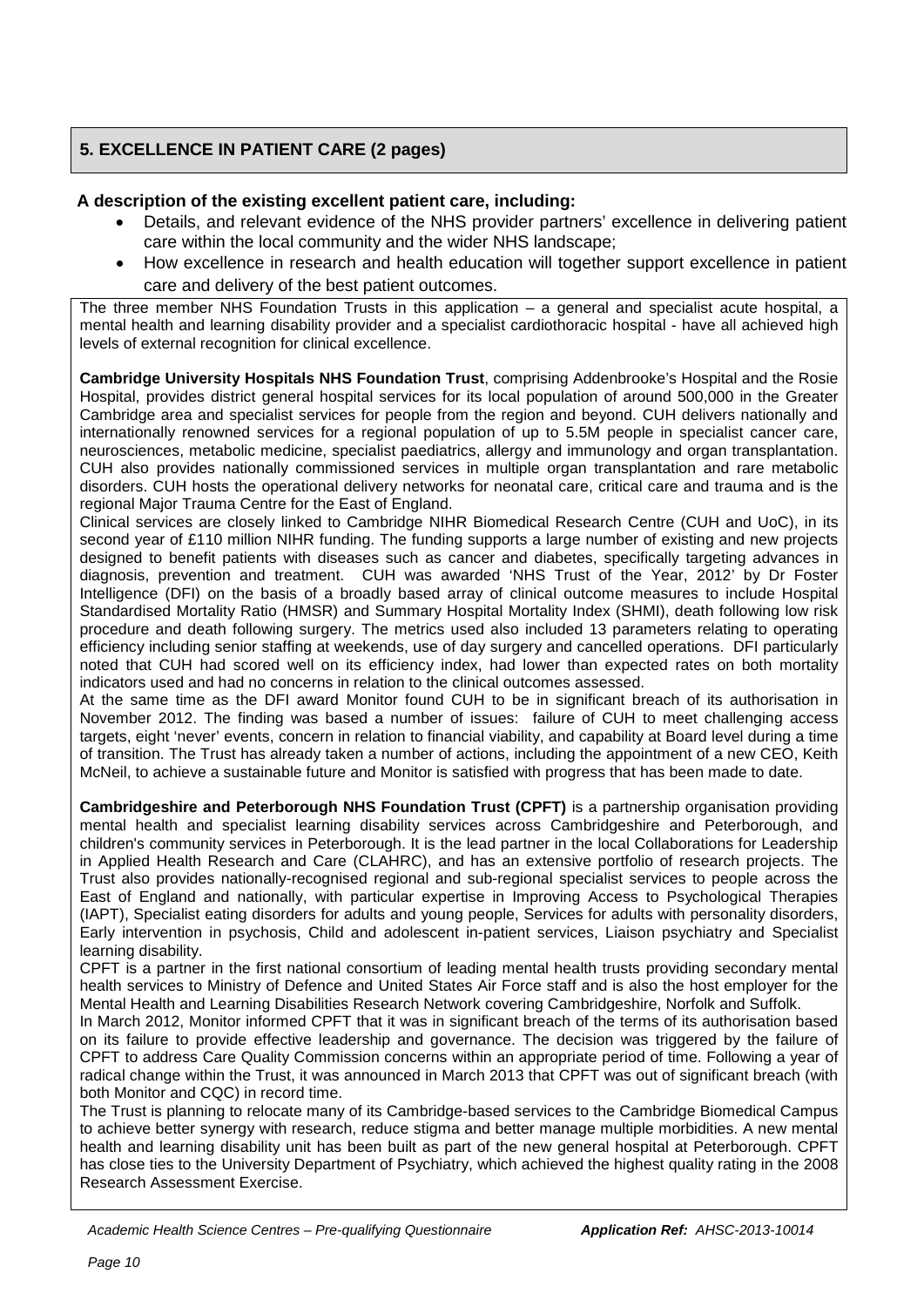**Papworth Hospital NHS Foundation Trust** has an outstanding national and international reputation as a leading specialist centre for the treatment of heart and lung disease. Its services include the diagnosis, treatment and management of patients in three principal areas: Cardiac; Thoracic: Advanced Heart and Lung Failure, including transplantation.

PH is one of the highest volume centres in the UK for cardiac services and has provided a regional acute 24/7 Primary Percutaneous Coronary Intervention (PPCI) since September 2009. PH provides regionally commissioned electrophysiology (EP), pacing and programmable defibrillator services, and has developed innovative technologies with ventricular assist devices and a regional extra-corporeal membrane oxygenation (ECMO) service. In the field of cardiac surgery Papworth has a reputation for treating difficult and complex cases and has pioneered cardiac interventional techniques including MRI, CT, echocardiography and nuclear imaging.

PH is the only UK pulmonary hypertension centre commissioned to perform pulmonary endarterectomy surgery (PTE), and is second only to San Diego in the number of procedures undertaken. It operates an internationally recognised centre for the treatment of most thoracic diseases including a joint Cancer Centre with CUH for the treatment of thoracic malignancy, supporting active research programmes in mesothelioma and lung cancer screening, a regional cystic fibrosis centre, supporting pioneering research on nosocomial infection control. PH also has the largest respiratory support and sleep centre (RSSC) in the UK, providing a regional and national service

PH retains an excellent record on infection control, and in the use of audit to improve quality and outcomes. The experience patients and service users is given great emphasis by the Trust board and continues to be of primary importance to staff. PH was rated among the best performing Trusts in the NHS Adult Inpatient Survey 2012. PH and CUH's multi-disciplinary cancer service was recognised by Macmillan Cancer Support as being the third highest-performing hospital in the UK, based on analysis of the National Cancer Patient Experience Programme 2011/12 survey results.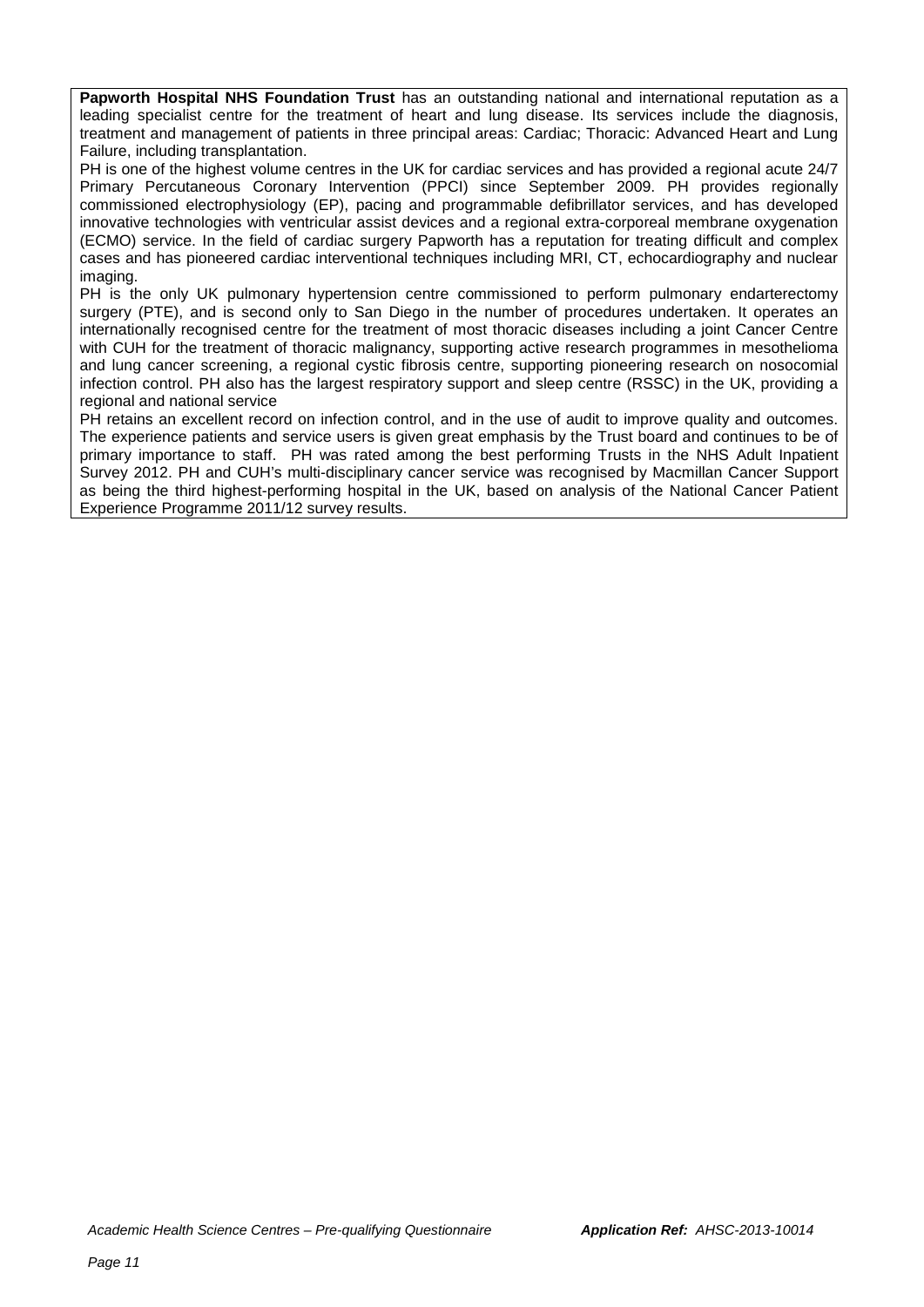## **6. EXCELLENCE IN HEALTH EDUCATION (2 pages)**

#### **A description of the existing excellence in health education and training:**

Partnership with Health Education East of England (HEEoE). CUHP is represented by the Regius Professor of Physic on the Board of HEEoE, The Director of Education of CUHP (Dr Gupta) has been extensively involved in the strategic planning and authorisation of HEEoE, with particular input into the skills strategy and leadership strategy. CUHP's member Trusts and the University of Cambridge are represented within the Cambridgeshire & Peterborough Workforce Partnership Group board (one of the four local partnership boards reporting to HEEoE). CUHP and HEEoE also collaborate on education improvements and delivery through the newly authorised Eastern Academic Health Science Network. The collaboration of HEEoE and CUHP is strengthened by the Postgraduate Dean and Head of Quality of HEEoE (Dr Simon Gregory) being a member of the CUHP Multiprofessional Education Board. Most recently CUHP has been awarded funding by the Cambridgeshire & Peterborough Workforce Partnership Group to develop a regional trauma care education programme and for county-based leadership development.

**Overview of CUHP's excellence in healthcare education.** CUHP partners are committed to the provision of high quality education, training and development for the NHS and research workforce, ranging from basic skills training to pre-registration, post-registration professional education and continuing professional development.

Undergraduate medical education in the University of Cambridge is provided jointly between the Schools of Biological Sciences and Clinical Medicine leading to the MB BChir degree. The university came first in the Complete University ranking guide 2013. Graduate education (Masters and PhD) is overseen by the Graduate School of Life Sciences, which supports ~1600 current students in PhD programmes. Our Integrated Academic Training programmes for clinicians are supported through the Clinical Academic Training Office (CATO). Postgraduate medical education is delivered by all partners to an excellent standard with the most recent GMC/Deanery visit of the largest Trust satisfying all requirements with five notable areas of excellent practice. Nursing, AHP and Healthcare Scientist education are provided by Anglia Ruskin University (ARU), University of East Anglia and Hertfordshire University, which are coordinated with CUHP through HEEoE. There is a Recovery College partnership between CPFT and ARU. CUHP members also provide extensive and innovative CPD programmes.

CUHP is also the sponsoring organisation of an entirely new educational venture in healthcare technology, University Technical College (UTC) Cambridge, in partnership with Cambridge Regional College. UTC Cambridge will provide outstanding educational opportunities for 14-19 year olds, linked to the globallyrecognised growth industries of biomedical science and environmentally sustainable products and services (the Cleantech cluster) located in the Cambridge region. Planning permission is being sought for a new building adjacent to the CBC (see http://utccambridge.co.uk).

CUHP and its constituent partner organisations have made a significant contribution to the development and delivery of evidence-based healthcare education across all NHS organisations in Cambridgeshire and beyond. These programmes include:

**Long-term conditions care:** Delivery of the Cambridgeshire & Peterborough HIEC programme over the last three years with a focus on improving the care of people with long term conditions, end of life care and integrated care services.

**Patient self-management and supported self-management:** The Cambridge Centre for Self-Management Support initially focused on enhanced pulmonary rehabilitation, and is now delivering research and education across a wide range of clinical conditions.

**Stroke care education:** CUHP coordinated a stroke services review on behalf of NHS Midlands and East, including a review of the education and workforce development needs for staff within the stroke care pathway.

**Leadership programmes:** CUHP has a growing leadership programme, including the Cambridge Chief Resident/GP leadership and management programme in collaboration with HEEoE, and the Judge Business School.

**Mental health:** CUHP partners have established a range of mental health education programmes, including: dementia care within acute hospitals; dementia training for nursing and residential homes; the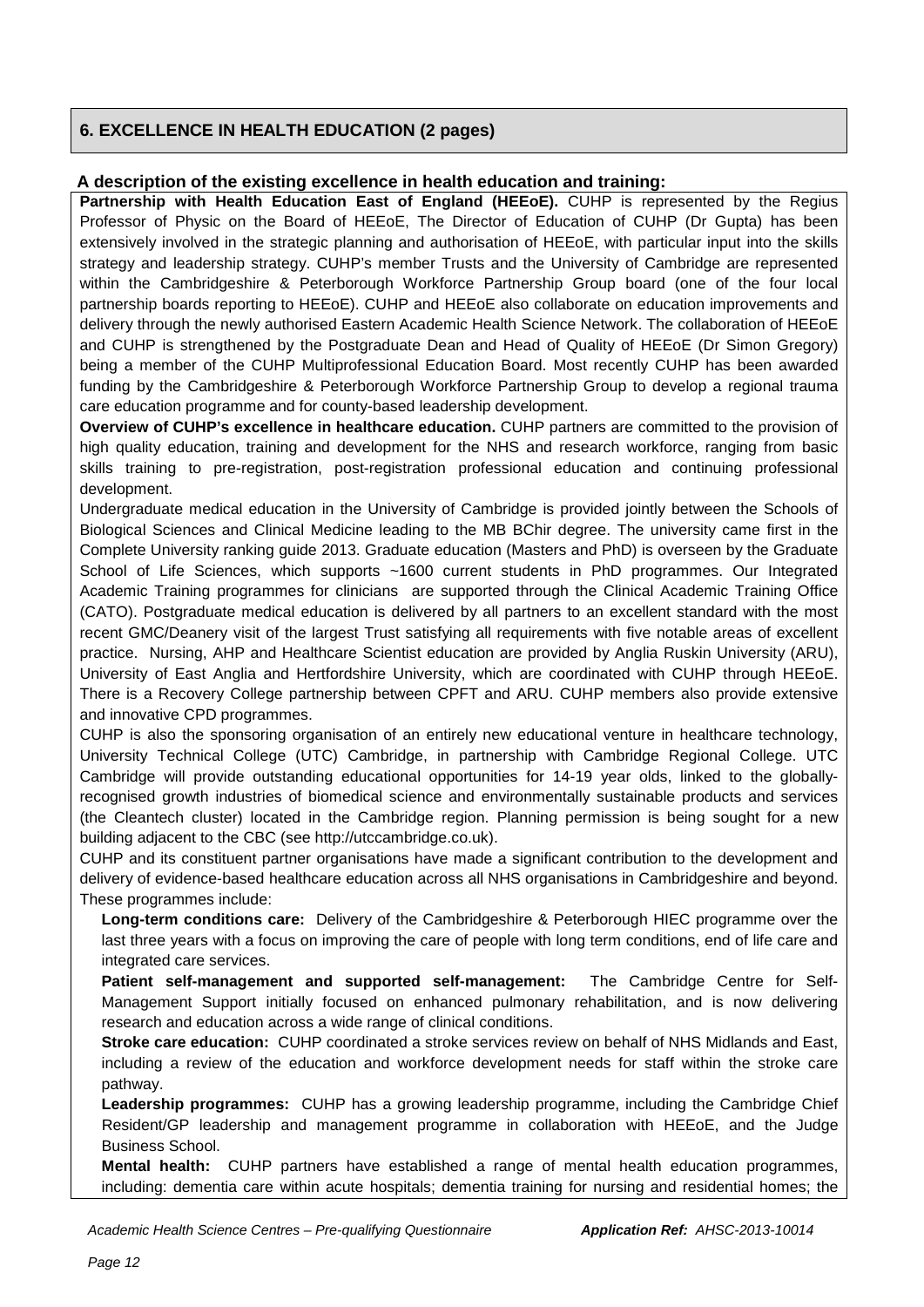Cambridge psychopharmacology programme; and an extensive recovery-based peer support worker training programme.

**Education innovations:** CUHP has taken forward education innovations, including a PG certificate in medical education with the UoC Institute of Continuing Education, and a programme of CUHP endorsed clinical education courses.

**Technology enhanced learning:** CUHP has led on a range of technology enhanced learning innovations, including: the Cambridge Simulation Centre providing 'state of the art' multi-professional clinical simulation training; the Cambridge Surgical Training and Research Centre (scheduled to open in June 2013) providing advanced cadaveric training across all surgical specialities; and the development of CUHP online learning.

**Added benefit through the integrated research and clinical environment** 

CUHP partners have exceptional strength in undergraduate and postgraduate training in fundamental biomedical sciences and translational research. Examples of innovation include (1) the UK's first MB PhD course, providing a highly successful integrated scientific and clinical course (2) the development of the Clinical Academic Training Office (CATO) which provides extensive support for clinical academic trainees to enhance their research skills and experience. CATO has developed and coordinated new MPhil courses in Clinical Sciences including Translational Medicine, Primary Care, Neurosciences and Medical Microbiology. (3) SCM in partnership with GSK was awarded one of four *'Centres in Translational Medicine and Therapeutics'* which provides Wellcome Trust funded postgraduate training in translational medicine – at Masters, PhD and postdoctoral levels.

Research and development training is at the core of the CUHP partnership. Our quality is evidenced by the award of several thematic Wellcome Trust PhD programmes, including *a Clinical PhD programme to train Clinician Scientists*. Currently 1587 PhD students and 14 MD students are registered across the Clinical School and School of Biological Sciences. Research training is also an important theme of our NIHR BRC and is a central component of our *NIHR Collaboration for Leadership in Applied Health Research and Care (CLAHRC)* that provides R&D training and fellowships to build translational research expertise. Education and training activities led by CUHP will benefit from the new Forum planned for completion in 2016 on the Cambridge Biomedical Campus which will include a purpose built education and conference centre. This will house state of the art equipment and facilities to aid the delivery of high quality mutiprofessional education and training.

## **Evidence of education and training publications**

1.Whyte R, Quince T, Benson J, Wood DF, Barclay S. Medical students' experience of personal loss: incidence and implications. BMC Med Educ. Mar 6;13:36. 2013;

2.. Prevalence and persistence of depression among undergraduate medical students: a longitudinal study at one UK medical school. BMJ Open 2012; 2:

3.Cox TM, Brimicombe J, Wood DF & Peters DK. The Cambridge Bachelor of Medicine (MB)/Doctor of Philosophy (PhD): graduate outcomes of the first MB/PhD programme in the UK . Clinical Medicine 2012; 12: 530–534

4.Quince TA, Barclay S, Spear A, Parker R, Wood DF (2011) Student attitudes towards cadaveric dissection at a UK medical school. Anatomical Sciences Education 4 (4) 200-207

5.Wheeler DW, Carter JJ, Murray LJ; Degnan BA, Dunling CP, Salvador R, Menon DK, Gupta AK. The Effect of Drug Concentration Expression on Epinephrine Dosing Errors. A Randomized Trial. Ann Int Med 2008(148) 1: 11-14

6. Wheeler DW, Degnan BA, Murray LJ, Dunling CP, Whittlestone,KD, Wood DF, Smith HL and Gupta AK. Retention of drug administration skills after intensive teaching. Anaesthesia 2008; 63:379-384

7.Silverman J The case for postgraduate anaesthetic communication skills training Bulletin of The Royal College of Anaesthetists (2008) 52, 2685-2687

8.Quince T, Hibble A, Emery J, Benson J The Impact of Expanded General Practice Based Student Teaching: the Practices' Story. Education for Primary Care 18 2007 593-601

9.Benson J,Quince T, Hibble A, Fanshawe T,Emery J Impact on patients of expanded, general practice based, student teaching: observational and qualitative study. BMJ 2005: 331: 89-92 A

10. Kurtz S, Silverman J, Benson J, Draper J. Marrying content and process in clinical method teaching: enhancing the Calgary-Cambridge guides. Acad Med. 2003 Aug;78(8):802-9

11. Kurtz S.M. and Silverman J.D. The Calgary-Cambridge Observation Guides: an aid to defining the curriculum and organising the teaching in communication training programmes. Medical Education 1996. 30, 83-89